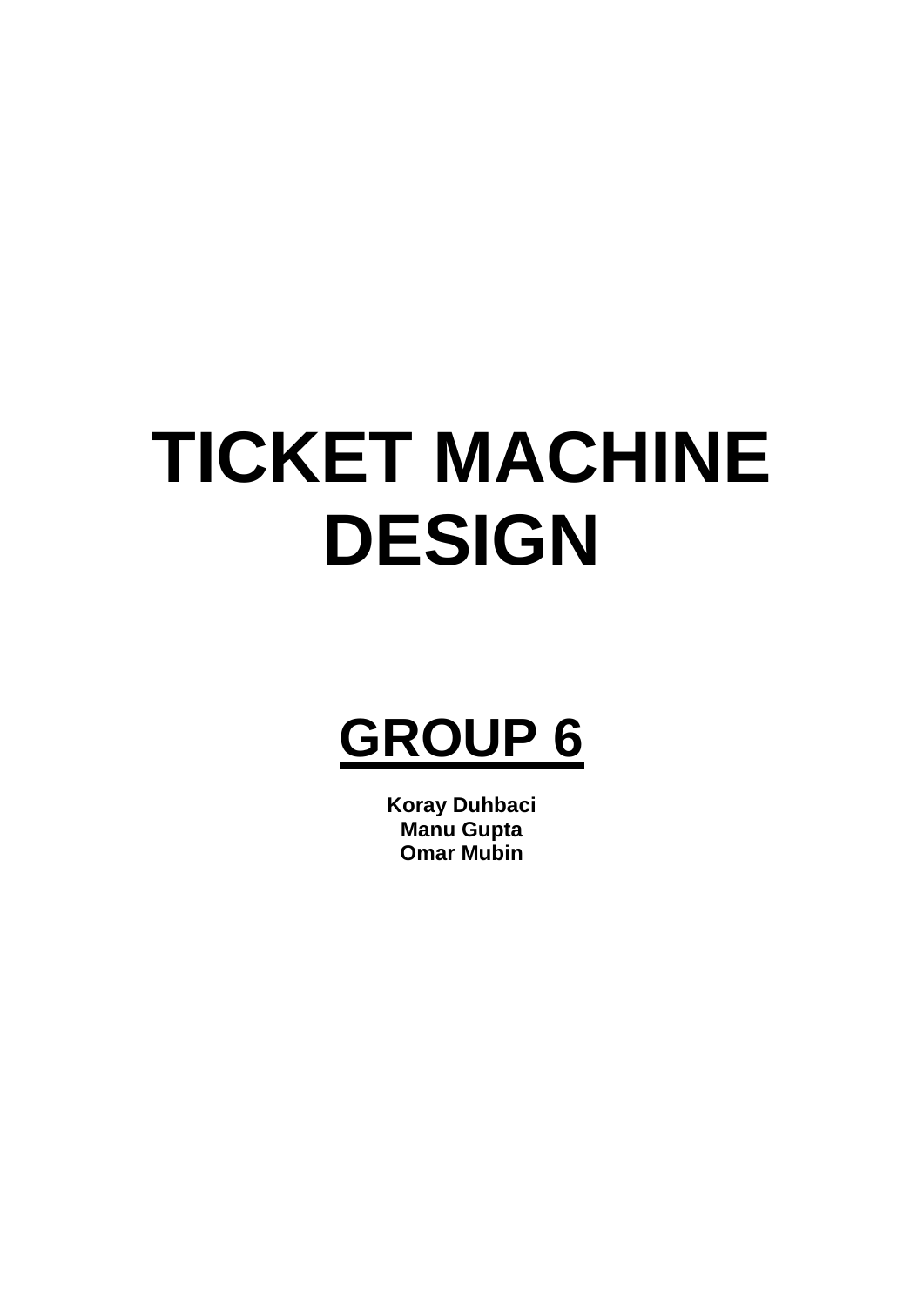### **Personas**

#### **Our Method**

The task of the assignment was to construct **Personas** for a ticket machine with the intended user audience being those who use the **Kista** tube station.

In our group only one of us had used ticket machines before so we decided to analyze existing **ticket machines in Stockholm**. Therefore we paid a visit to the Central Station in Stockholm. Rather than asking users directly what they need we realized that it is more effective to **observe** them using ticket machines. This experimental data complimented the next phase of our ethnographical study - **Interviews**. Note that we constructed the interviews after we accomplished one observation session.

#### **Observation**

Our observation criteria were a set of generalized factors: age, gender, time spent using the machine, success rate and reasons for failing to use the machine.

We observed that most users were able to successfully use the machines. The people who were not successful were from the older age group (more than 60 years) and those people who were unfamiliar with computers. Younger users and people experienced with using the machines spent less time than others. Also those users who were unable to trace the instruction steps of getting a ticket would resort to taking help from counters. We also got some data from the Information Center Desk and according to them generally users were satisfied with the machines. Occasionally the users had problems in the Payment step, due to connection issues with the machine. Also the people at the **Info Center** were of the opinion that the machines are user friendly yet some older users were hesitant and nervous about using the machine. Overall they gave us a 60% usage figure for users while the other 40% are buying tickets from the counter.

#### **Interviews**

Choosing the right individuals to design for is the most crucial part of constructing Personas. Designing a product that pleases everyone is impossible. But our project is a social design that is going to be used by every Stockholm resident that uses the transportation system. Hence we cannot exclude or ignore any type of users while designing the system.

We took a total of five interviews covering different user categories.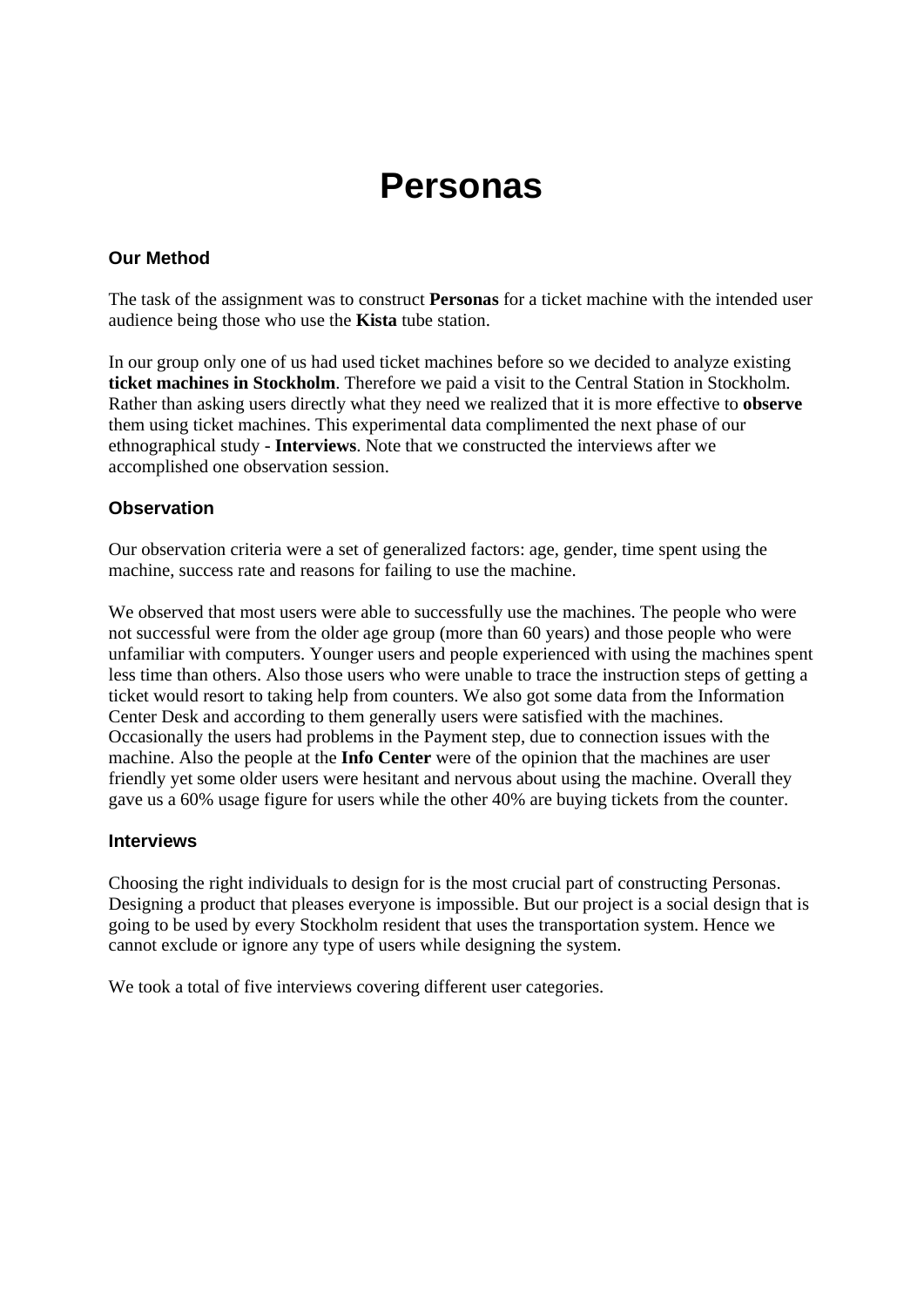Given below is the questionnaire and a summary of the answers:

**1)** What is your Age?

Two young user of age 17 years and 23 years, a two middle aged 31 years and 35 years, and one old aged of 56years.

**2)** What is your Occupation?

Two Students, Three working professionals.

**3)** Have you used ticket machines before?

All users have used some kind of ticket machines before.

**4)** If yes, have you faced any problems?

Four users didn't have any problem with the machines, except the older aged person. He said that he experienced navigation problems, was afraid of doing mistakes and felt nervous. He also said that all these new technologies are novel to the older generation and they don't have the frame of mind to use machines that are technologically advanced.

**5)** How often have you used the ticket machines?

Frequency of using machines varies from twice a month to twice a year.

**6)** Are you familiar with computers?

All the users were computer literate, but the old man was not comfortable using computers.

**7)** How would you like to enter information/give input on the machine (touch screen/keyboard)?

Three users prefer to use keyboard, for one it hardly matters either keyboard or a touch screen, one of the user was comfortable with touch screens.

**8)** Would you like to buy SL tickets from the machine?

All the users would like to have SL tickets from the machine.

**9)** Where would you like the machine to be placed?

The response was mixed, two users were very particular about having the machine at station, rest of them were emphasizing that machines should be near public places like ATMs, supermarkets etc.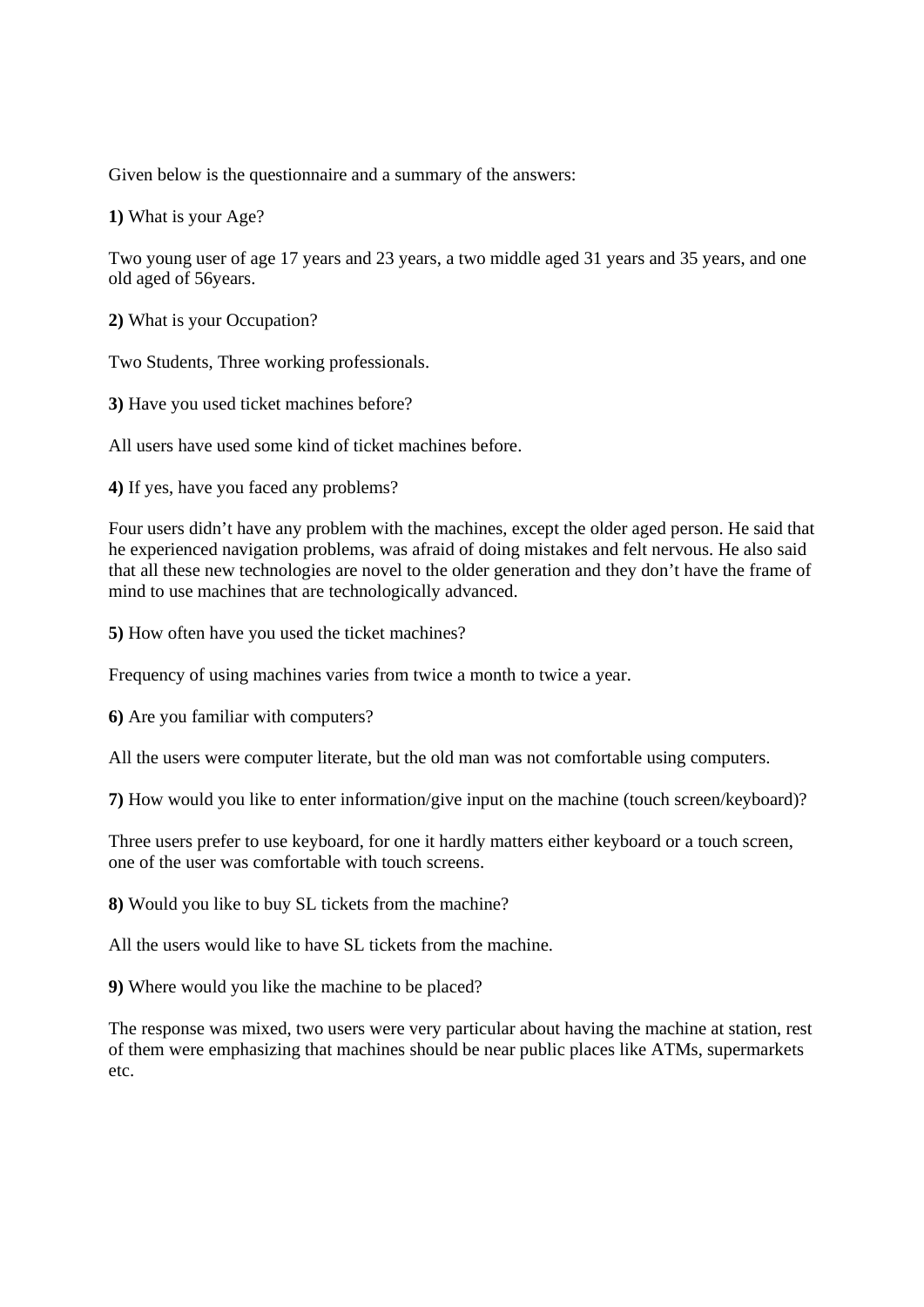**10)** Would you like to pay by cash or credit card/debit card?

All except one wants to pay using credit cards.

**11)** Do you want to see any additional features (Maps, Wizards) in ticket machines?

All except one don't want any additional help features in the machine, the reason they give was that it will add to the delay for using the machine. One subject suggested having two separate machines; one for information and one for purchase of tickets.

#### **Behavioral Patterns**

- **1.** All have used ticket machines before.
- **2.** No major problems in using ticket machines, although technological barriers may exist.
- **3.** Computer Literate
- **4.** Prefer Keyboard as the medium of input.
- **5.** Would like SL tickets to be purchased from the machine.

**6.** Where to place the machine was more of an accessibility issue. Machine should be easily accessible.

- **7.** Payment by Credit Card.
- **8.** Satisfied by the current level of information and features provided by the machines.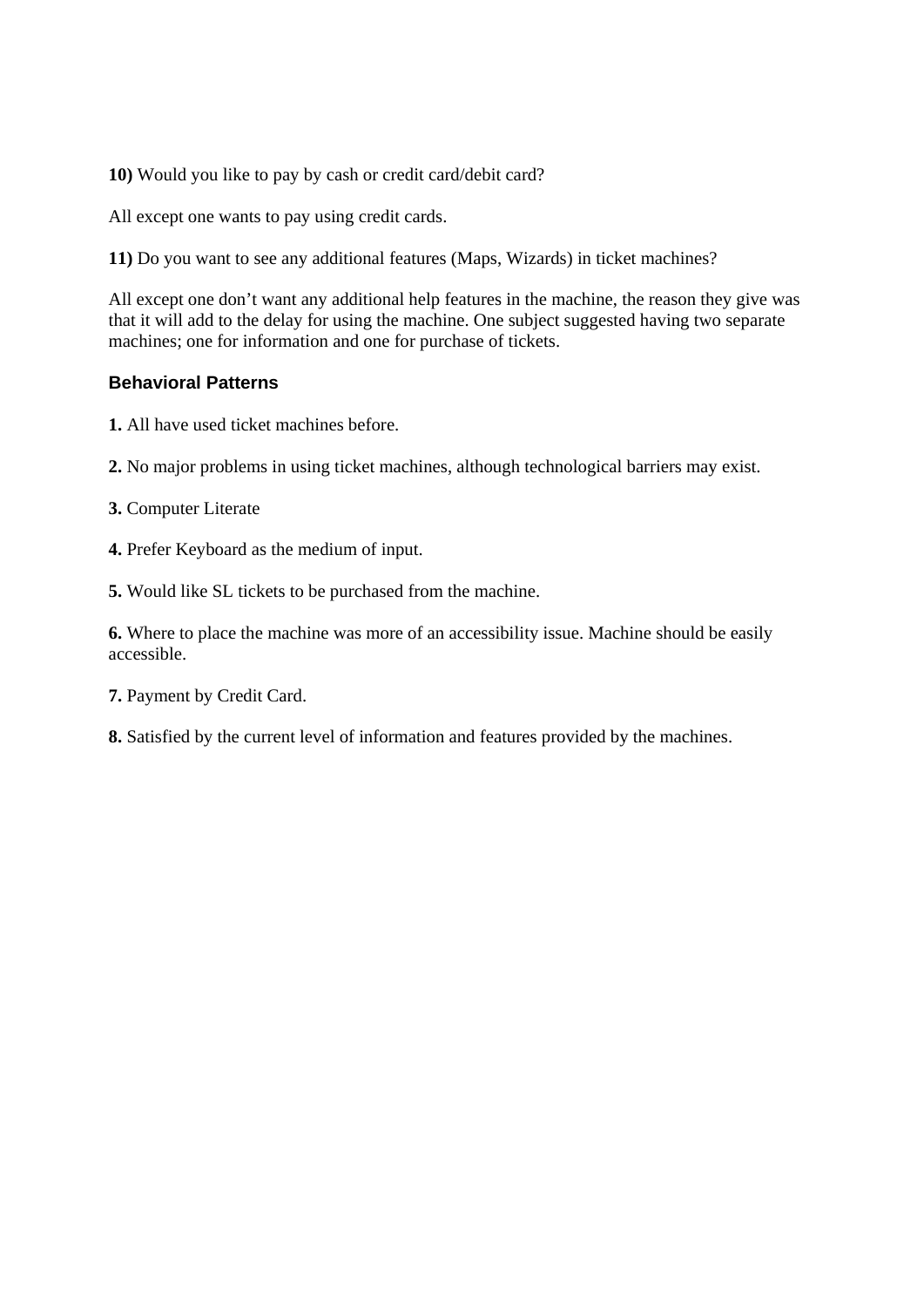|                       | <b>Calle Andersson</b>                                                                                                                                                                                                                                                                                                                                                                                                                                                                                                                                                                                                                                                                                                                                                                                                                                                                                                                                                                                         |
|-----------------------|----------------------------------------------------------------------------------------------------------------------------------------------------------------------------------------------------------------------------------------------------------------------------------------------------------------------------------------------------------------------------------------------------------------------------------------------------------------------------------------------------------------------------------------------------------------------------------------------------------------------------------------------------------------------------------------------------------------------------------------------------------------------------------------------------------------------------------------------------------------------------------------------------------------------------------------------------------------------------------------------------------------|
| <b>Details</b>        | Age<br>:35<br><b>Occupation : Planning Management</b><br>Technology : High                                                                                                                                                                                                                                                                                                                                                                                                                                                                                                                                                                                                                                                                                                                                                                                                                                                                                                                                     |
| <b>Description</b>    | <b>Description:</b> Calle works as a consultant in a multi national<br>agency. He uses the SL Transportation system daily to reach<br>his office. He uses the monthly SL card because he is a<br>frequent traveler. Like most of Swedish people, Calle has<br>hands on experience with technological devices and is<br>comfortable with new artifacts. Since every second is important<br>for both his job and family, Calle prefers not to spend to much<br>time on the queue for buying SL Card since he loves to spend<br>his time with his family at weekends. Calle prefers not to carry<br>too much cash and uses his credit card for most transactions.<br>His Computer Skills are fairly proficient and is at ease with<br>using keyboards in fact he is a good typist. He prefers to get<br>his ticket not only in stations but also in other public places.<br>However Calle does not want the machine to be too distant<br>from the Kista Station and wants the machine to be easily<br>accessible. |
| <b>Personal Goals</b> | To access the SL tickets as quick as possible and anytime                                                                                                                                                                                                                                                                                                                                                                                                                                                                                                                                                                                                                                                                                                                                                                                                                                                                                                                                                      |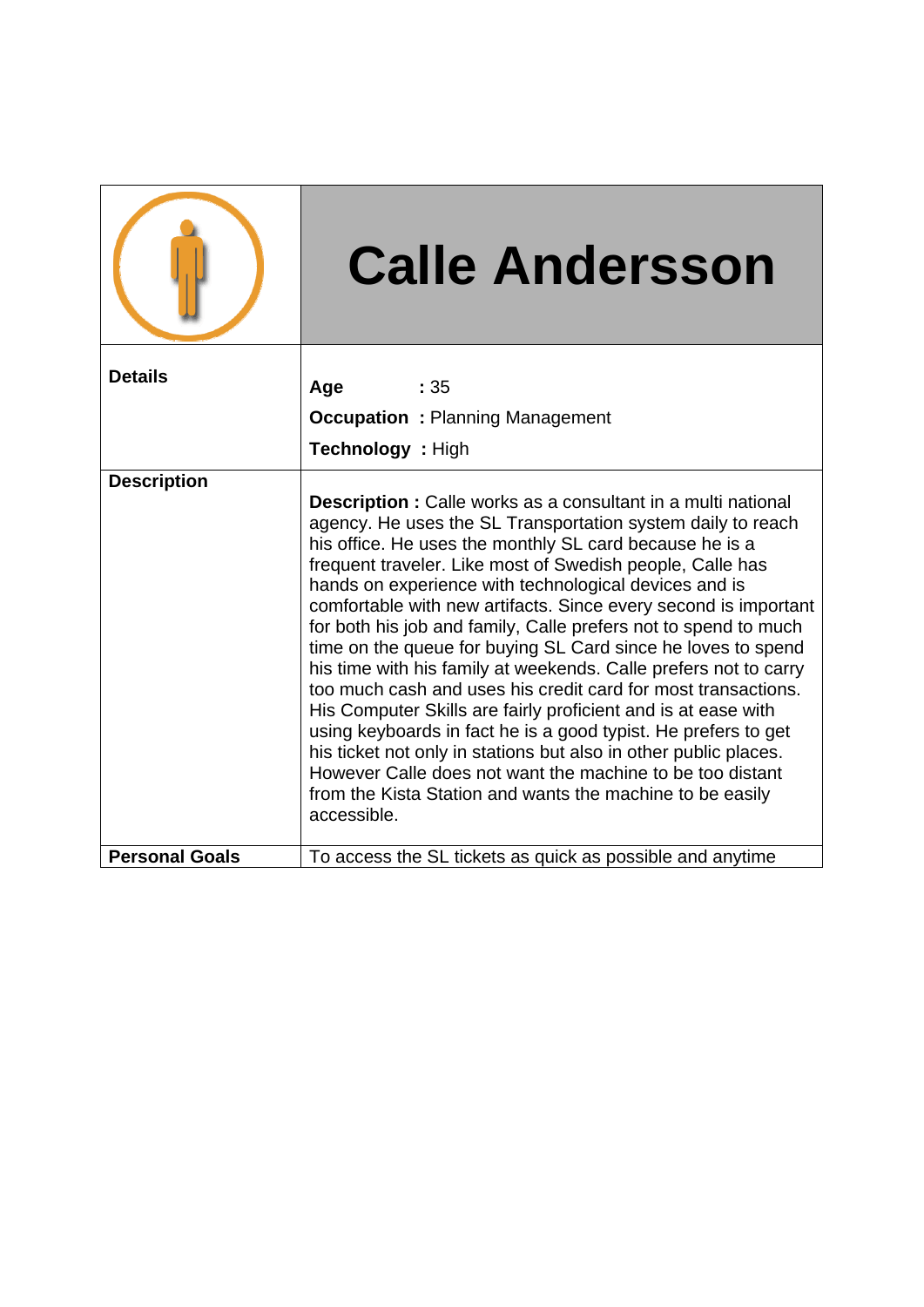## **User Requirements**

Requirements are statements about an intended product that specifies what it should it do or how it should perform. Our aim is to make the requirements as specific, unambiguous and as clear as possible.

In order to extract the requirements we have used **interviews**, natural **observations** and studied the documentation of **various ticket machines** available throughout the world. We chose interviews because interviewer can guide the interviewee and vice versa. Natural observation provides us with insight about the system that other techniques may not give. By studying the documentation of various available ticket machines we have gathered background information about the system.

The next step in the design process is Brain Storming. Using the two techniques of Brain Storming; **Random words** and **Six Thinking Hats** we generated a number of ideas that will be used for the requirements phase.

After collecting the data and ideas from the above techniques the interpretation and analysis part begins. We classify the requirements as functional, data, environmental.

In environmental requirements we have further sub categories: physical, social and technical.

After environmental requirements we have user requirements. In the end we have usability requirements.

#### **1. Functional Requirements**

The machine should be able to provide the user with various types of tickets.

#### **2. Data Requirements**

A database of tickets such that each ticket has the following attributes ticket number, price, zone information, ticket type, validity in terms of time period and any other additional comments.

#### **3. Environmental Requirements**

#### *- Physical:*

**a.** The machine must be robust in nature preferably having a metallic covering to protect from vandals.

**b.** The covering must also provide protection from vagaries of the climate such as dust, snow, moisture and rain.

**c.** Most likely the machine will be placed in a noisy setting. Therefore sound feedback must be used carefully.